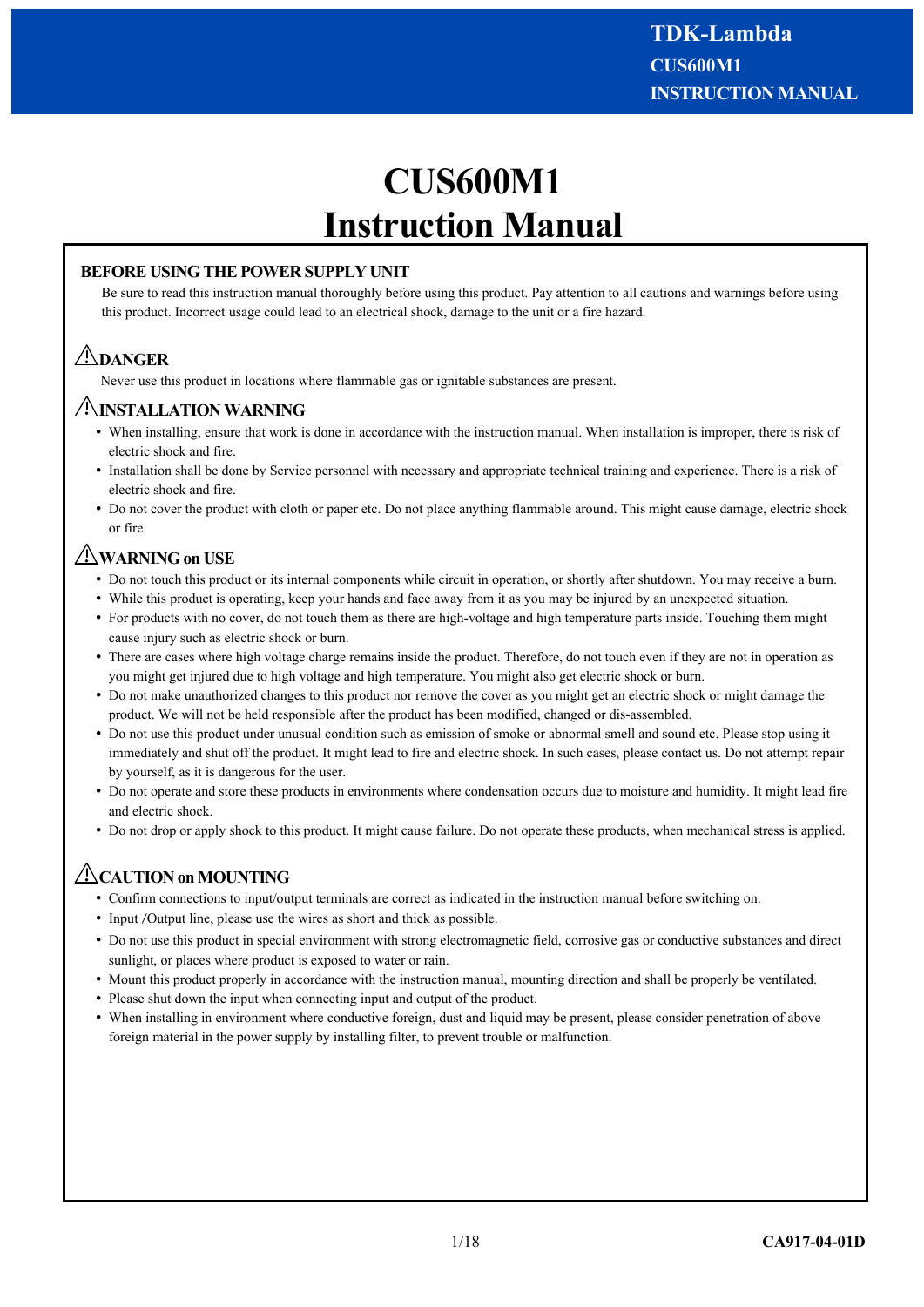# **CAUTION on USE**

- Product individual notes are shown in the instruction manual. If there is any difference with common notes individual notes shall have priority.
- Before using this product, be sure to read the catalog and instruction manual. There is risk of electric shock or damage to the product or fire due to improper use.
- Input voltage, Output current, Output power, ambient temperature and ambient humidity should be kept within specifications, otherwise the product will be damaged, or cause electric shock or fire.
- If the built-in fuse is blown, do not use the product even after replacing the fuse, as there is risk of abnormality inside. Be sure to request repair to our company.
- For products without built-in protection circuit (element, fuse, etc.), insert fuse at the input to prevent smoke, fire during abnormal operation. As for products with built-in protection circuit, depending on usage conditions, built-in protection circuit might not work. It is recommended to provide separate proper protection circuit.
- For externally mounted fuse do not use other fuses aside from our specified and recommended fuse.
- This product was made for general purpose electronic equipment use and is not designed for applications requiring high safety (such as extremely high reliability and safety requirements. Even though high reliability and safety are not required, this product should not be used directly for applications that have serious risk for life and physical safety. Take sufficient consideration in fail-safe design (such as providing protective circuit or protective device inside the system, providing redundant circuit to ensure no instability when single device failure occurs).
- When used in environments with strong electromagnetic field, there is possibility of product damage due to malfunction.
- When used in environment with corrosive gas (hydrogen sulfide, sulfur dioxide, etc.), there is possibility that they might penetrate the product and lead to failure.
- When used in environments where there is conductive foreign matter or dust, there is possibility of product failure or malfunction.
- Provide countermeasure for prevention of lightning surge voltage as there is risk of damage due to abnormal voltage.
- Connect together the frame ground terminal of the product and the ground terminal of the equipment for safety and noise reduction. If these ground is not connected together, there is risk of electric shock.
- Parts with lifetime specifications (built-in fan electrolytic capacitor) are required to be replaced periodically. Set the overhaul period depending on the environment of usage and perform maintenance. Also, note that there are cases when EOL products cannot be overhauled.
- Take care not to apply external abnormal voltage to the output. Especially, applying reverse voltage or overvoltage more than the rated voltage to the output might cause failure, electric shock or fire.
- Take care not to apply mechanical stress on surface mounted components otherwise causing failure for power supply.
- This product has possibility that hazardous voltage might occur in output terminal depending on failure mode. The output of these products must be protected in the end use equipment to maintain SELV.
- For product with built-in fan, do not block the air intake and exhaust as this might lead to fire

# **General installation instructions**

- These products are optional for installation in Class I or Class II end equipment, and for Class I must be reliably earthed and professionally installed, for Class II no earth connection to the power supply is required.
- These products are IPX0, and therefore chemicals/solvents, cleaning agents and other liquids must not be used.
- The first protective earth connection in the final installation must be marked with the protective earth symbol.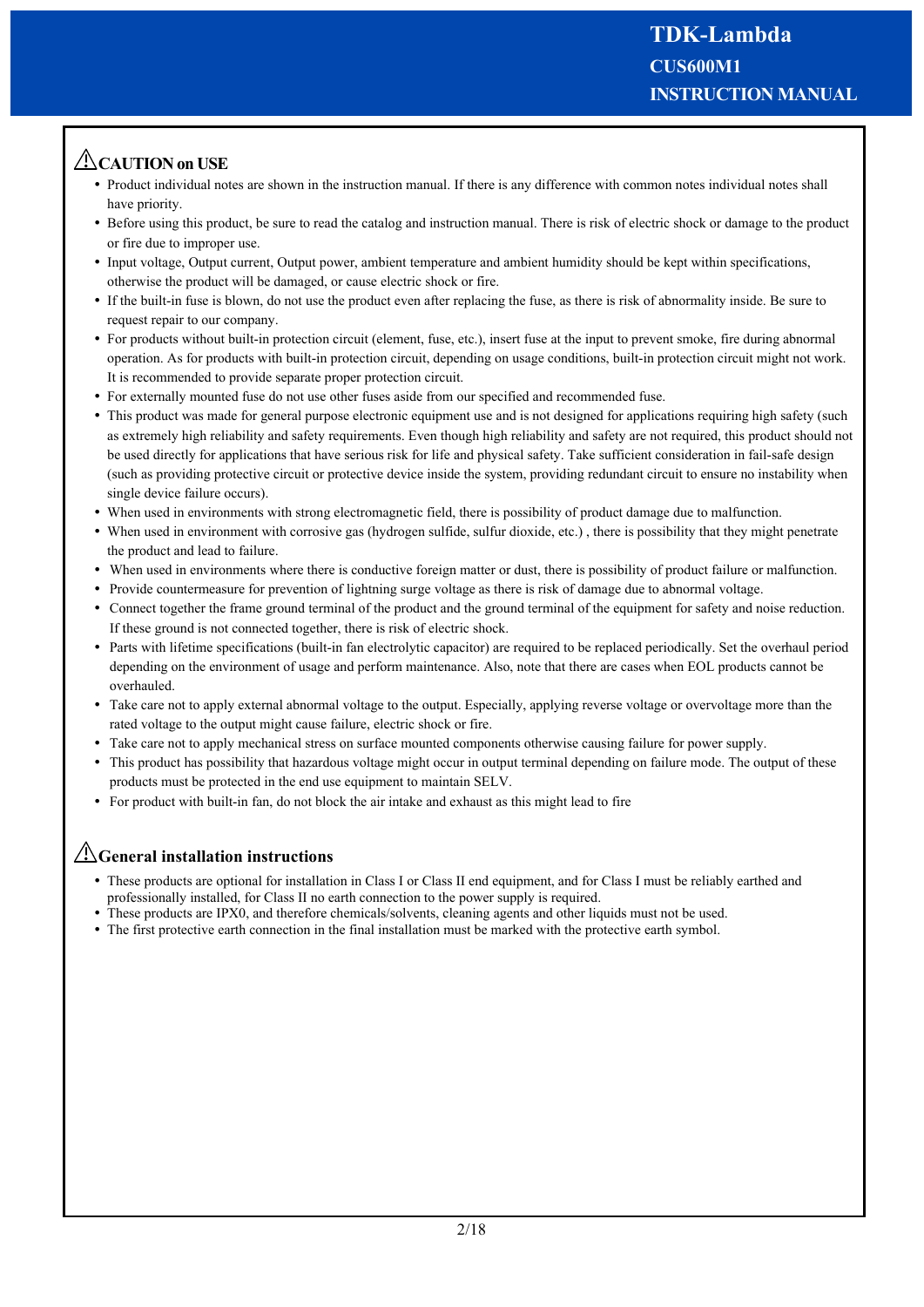# **Special Instructions for IEC/EN/ES/CSA 60601-1**

- These products are designed for continuous operation within an overall enclosure, and must be mounted such that access to the mains terminals is restricted. See Clause 16, IEC/60601-1 2nd edition or clause 8 IEC/EN/ES/CSA 60601-1 3<sup>rd</sup> edition.
- These products are NOT suitable for use in the presence of flammable anesthetics mixtures with air or with oxygen or with nitrous oxide.
- These products are classed as ordinary equipment according to IEC/EN/ES/CSA60601-1 and are NOT protected against the ingress of water.
- Reference should be made to local regulations concerning the disposal of these products at out of their useful life.
- These products have not been assessed to IEC/EN60601-1-2 (EMC) but EMC test data is available from TDK-Lambda Corporation.
- For IEC 60601-1 2<sup>nd</sup> Edition, these products have a reinforced insulation barrier between input and output. For IEC/EN/ES/CSA 60601-1 3rd edition, these products provide reinforced insulation between input and outputs of 2 MOPP, 1 MOPP from input to earth and 1 MOPP from output to earth.
- These products have SELV outputs.
- All outputs have basic spacing's to earth rated for mains 250Vac, and due consideration must be given to this in the end product design.

# **Important safety instructions**

• Servicing

These products are not customer serviceable. Repairs may only be carried out by TDK-Lambda Corporation or their authorized agents. These products are not authorized for use as critical components in nuclear control systems, life support systems or equipment for use in hazardous environments without the express written approval of the Managing Director of TDK-Lambda Corporation.

Safety Class of Protection

These products are designed for the following parameters: Material Group IIIb, Pollution Degree 2, Over voltage Category II, class I (earthed)

Indoor use as part of an overall equipment such that the product is accessible to service engineers only.

# **EMC performance**

Immunity (IEC61000-6-2)

| Test                                    | Standard      |
|-----------------------------------------|---------------|
| Electrostatic discharge                 | IEC61000-4-2  |
| Electromagnetic field                   | IEC61000-4-3  |
| Fast / burst transient                  | IEC61000-4-4  |
| Surge immunity                          | IEC61000-4-5  |
| Conducted RF immunity                   | IEC61000-4-6  |
| Power frequency magnetic field          | IEC61000-4-8  |
| Voltage dips, variations, interruptions | IEC61000-4-11 |

Emissions

| Test                    | Standard     | Comments                  |
|-------------------------|--------------|---------------------------|
| Radiated electric field | EN55032      | Class B (as per CISPR 32) |
| Conducted emissions     | EN55032      | Class B (as per CISPR 32) |
| Conducted harmonics     | IEC61000-3-2 | Compliant                 |
| Flicker                 | IEC61000-3-3 | Compliant                 |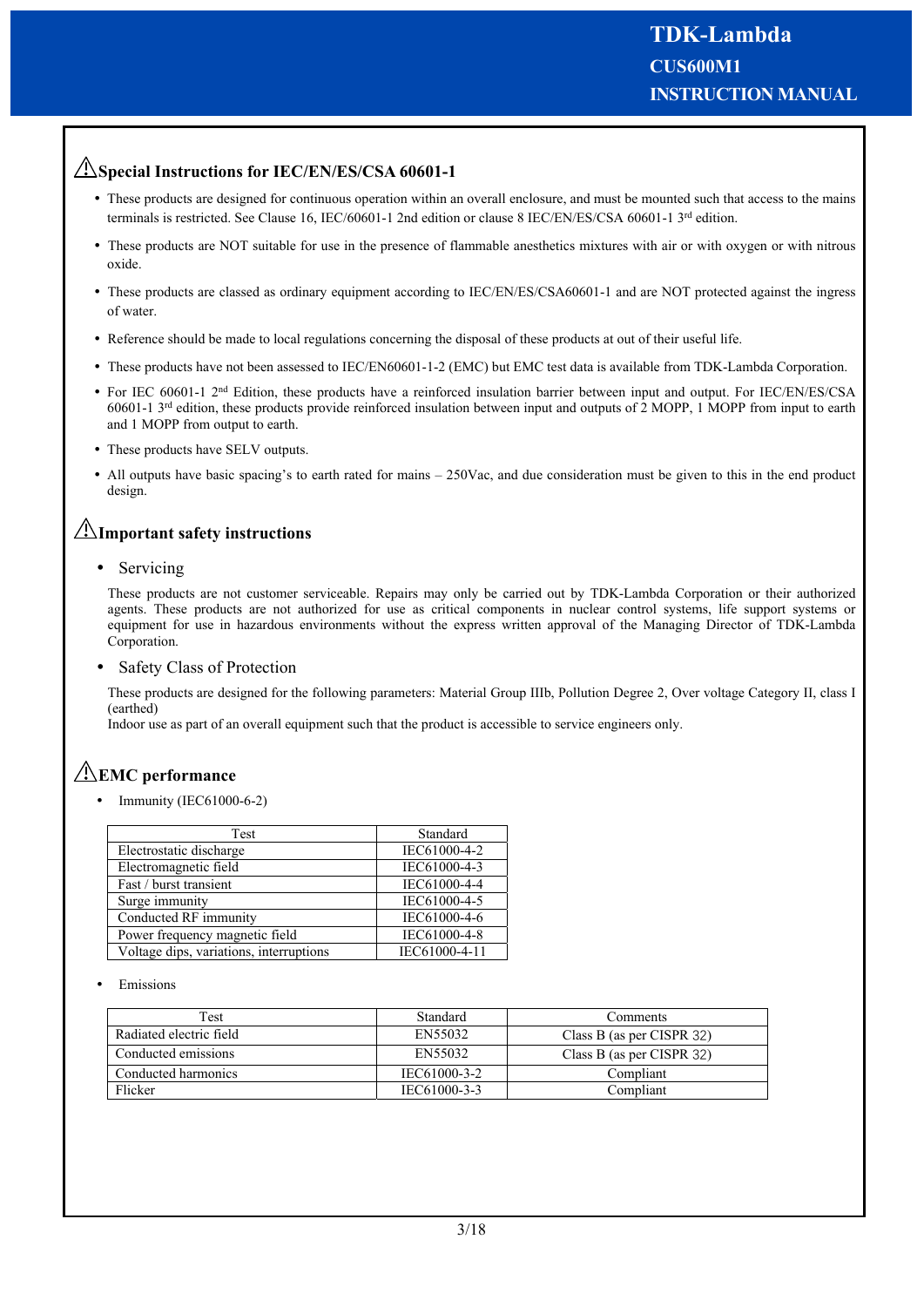# **NOTE**

- Take note that traces of sheet metal processing be left in our power supplies.
- When disposing product, follow disposal laws of each municipality.
- Published EMI (CE, RE) or immunity is the result when measured in our standard measurement conditions and might not satisfy specification when mounted and wired inside end-user equipment. Use the product after sufficiently evaluating at actual end-user equipment.
- When exporting our products, apply for necessary permissions as required by rules and regulations of Foreign Exchange and Foreign Trade Control Act.
- Catalogue, contents of the instruction manual may be changed without a prior notice. Refer to latest catalogue or instruction manual.
- Reproduction or reprinting the instruction manual or its portion is forbidden without our permission.

## **LONG-TERM STORAGE METHOD AND LONG-TERM STORAGE PERIOD**

- Please keep the product in carton box.
- Please do not apply excessive vibration, shock or mechanical stress applied directly to the product.
- Please keep away from direct sunlight.
- For long-term storage temperature and humidity, the following conditions shall be used as a guideline: Temperature range : 5℃~30℃

Humidity range : 40%~60%RH

Please keep away from the places where temperature and humidity can change drastically. It can cause condensation on the product or deterioration.

- For long-term storage period, we recommend to use within 2 years after receiving the product.
	- < Soldering and PCB mounted products: On Board, Power Module and etc >

For products that have been received for more than 1 year, please check lead oxidation and solderability.

In addition, SMD type products may have MSL (Moisture Sensitivity Level) provision.

Please be sure to read the instruction manual and delivery specifications.

< Unit type or PCB type of products: the product is used an aluminum electrolytic capacitor >

 There is tendency that the leakage current of an aluminum electrolytic capacitor may increase when stored without using for a long time. This phenomenon can be improved by applying voltage to the aluminum electrolytic capacitor to reduce the increased leakage current through the self-recovery effect of the electrolyte. For reference, before using products that have been stored for a very long time, please warm-up first for 30 minutes or more without taking load.

- < Criterion of warm up voltage condition >
	- (1) Implementation period: 1 year or above after the delivery.

(2) Electrical continuity condition.

Input voltage: Rating.

Load: 0A.

Ambient temperature: Normal temperature.

Time: 30 minutes or more.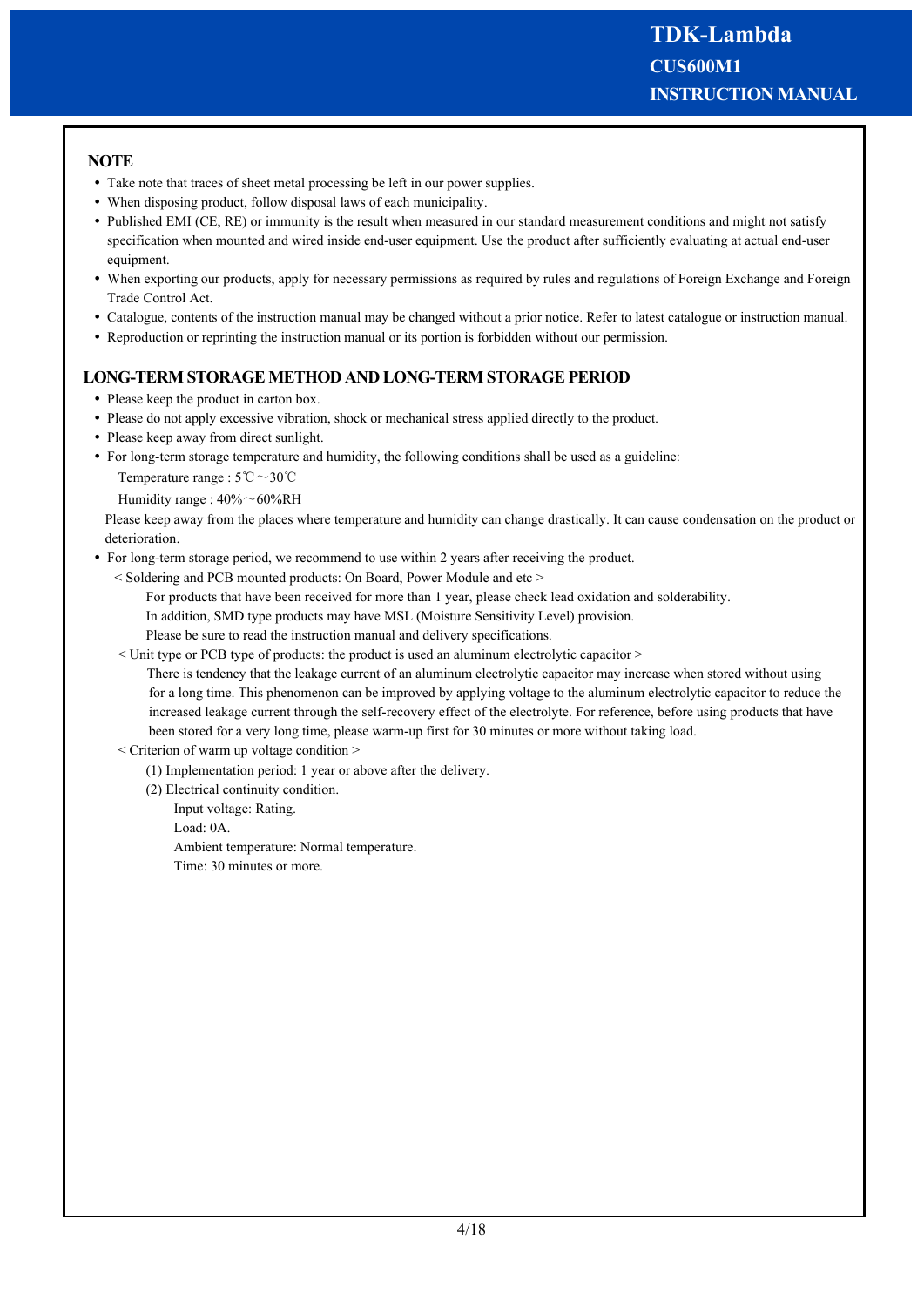#### **1**.**Model name identification method**



Note : For "/EF" model, please refer to instruction manual of CUS600M1/EF.

#### **2**.**Terminal Explanation**



- ① Mounting hole (hole diameter : φ3.5mm), This hole is not connected to functional earth of CN1. The mounting surface of the spacer should be within Max 7mm.
- ② L : Input terminal Live line (Fuse in line.).
- ③ N : Input terminal Neutral line (Fuse in line.).
- $\overline{4}$  : Functional earth terminal.
- ⑤ Mounting hole (hole diameter : φ3.5mm), This hole is connected to functional earth of CN1. The mounting surface of the spacer should be within Max  $\phi$  7mm.
- $\circled{6}$  Mounting hole (hole diameter :  $\phi$ 3.5mm). For Class I end equipment, this hole should be connected to  $\circled{5}$  to improve EMC characteristics. For Class II end equipment, this hole can't be connected to  $(5)$ .
- ⑦ V-: Output Terminal.
- ⑧ V+: + Output Terminal.
- **③** Same as mounting hole ①.

#### \*CN1,CN51 Connector & Housing & Terminal Pin

|                            | Connector         | Housing | Terminal Pin | Maker  |
|----------------------------|-------------------|---------|--------------|--------|
| Input<br>CN1               | $B3P5-VH(LF)(SN)$ | VHR-5N  | SVH-41T-P1.1 | JST    |
| Output<br>CN <sub>51</sub> | M4 terminals      |         |              | $\sim$ |

Hand Crimping Tool : YC-930R(JST).

Use maker recommended crimping tool.

Housing and terminal pin are not included in product.

Recommended torque for M4 screws of CN51 : 1.18N⋅M(12kgf⋅cm)MAX.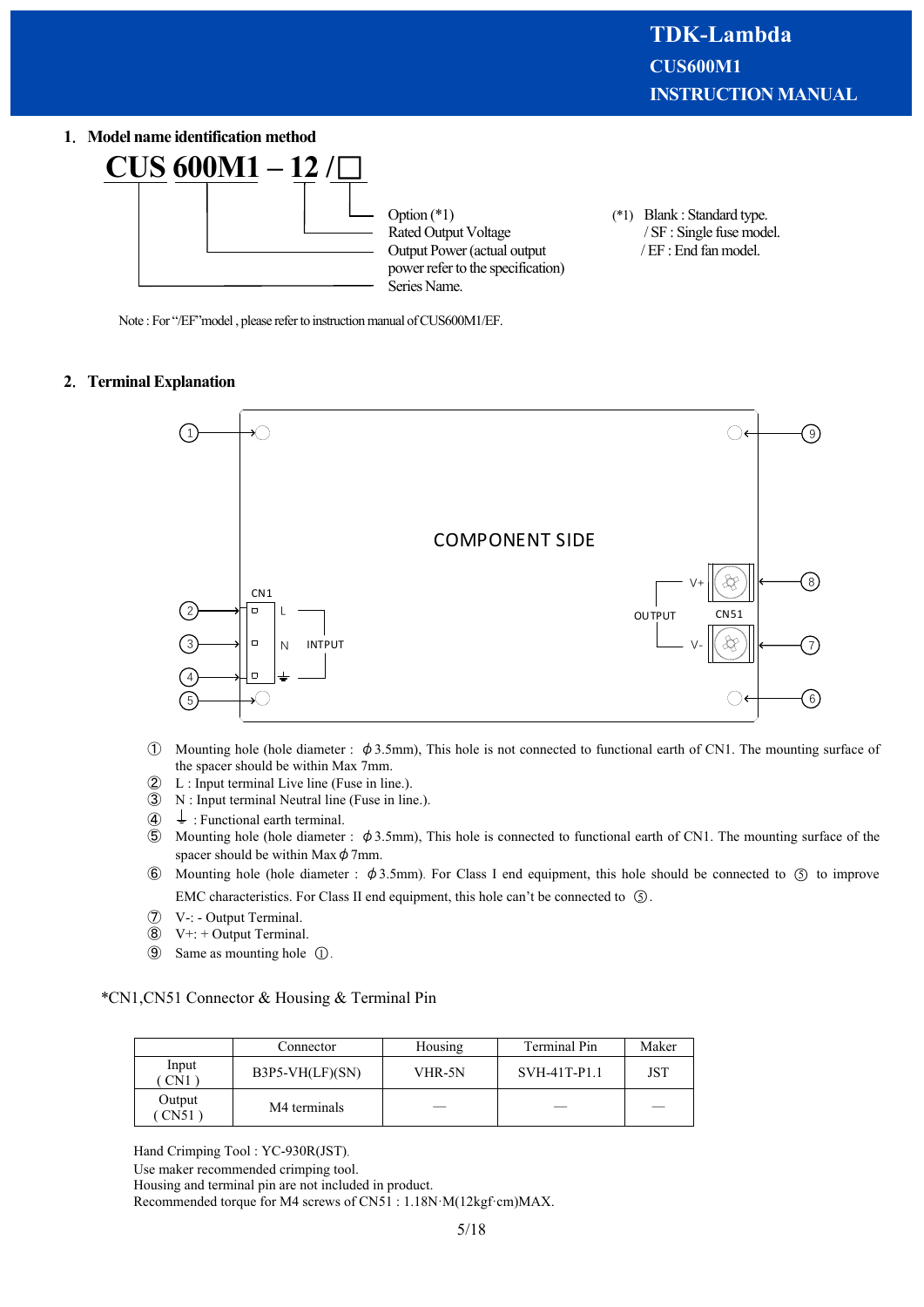## **3. Block Diagram**



#### **4. Sequence time chart**



**Output OCP ( latch and not latched ) recovery sequence time chart** 

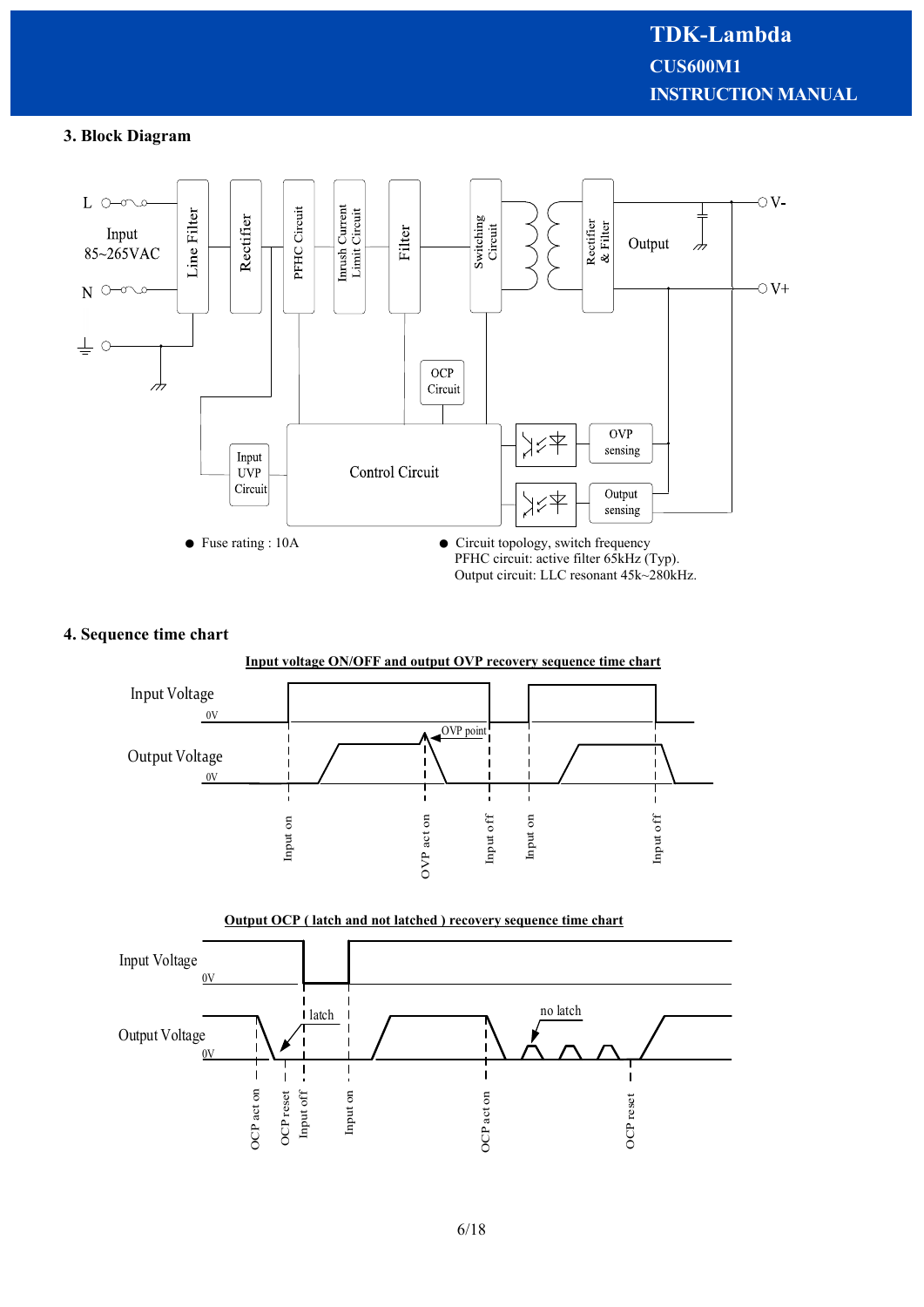#### **5. Connection Method**

- Pay attention to the input wiring. If it is connected to wrong terminal, the power supply may be damaged.
- Input must be off when making connections.
- For Class I end equipment, connect  $\frac{1}{\epsilon}$  terminal of mounting hole and input connector to protective earth of the equipment.
- For Class II end equipment, mounting hole  $(5)$  and  $(6)$  can't be connected together.
- The output load line and input line shall be separated to improve noise sensitivity.
- Do not apply stress to PCB, when connecting or removing connectors.
- Do not apply stress to the components when connecting or removing connectors.



#### **6**.**Explanation of Function and Precautions**

#### **6-1. Input Voltage Range**

Input voltage range is single phase 85-265VAC(47-63Hz). Input voltage, which is out of specification, might lead unit damage. For cases where conformance to various safeties required, described as 100-240VAC (50-60Hz). If input voltage is less than 115VAC, output power need to be derated.

Derating curve of the input voltage



| <b>INPUT VOLTAGE</b> | MOUNTING A, B, C, D, E |  |
|----------------------|------------------------|--|
| (VAC)                | LOAD $(\%)$            |  |
| 85                   | 80                     |  |
| $115 - 265$          | 100                    |  |
|                      |                        |  |

#### **6-2. Output Voltage Range**

Output voltage is set the rated value at shipment.

#### **6-3. Inrush Current**

These products equipped power thermistor to limit the inrush current. Higher current will flow at higher ambient temperature or re-input condition. Please select input switch and fuse carefully with the high temperature and re-input the power condition. The inrush current value is under cold start at 25℃ in the specification.

#### **6-4. Over Voltage Protection (OVP)**

The OVP function (Inverter shut down method, manual reset type) is provided. Please refer to its specification for OVP range. When OVP triggers, the output will be shut down. In addition, the setting value of OVP is fixed and not adjustable. To recovery from OVP, turn off the input of power supply for a few minutes, and then re-input. Pay attention not to apply higher voltage externally to the output terminal to avoid unit failure. In case of inductive load, put protective diode in series to the output power line.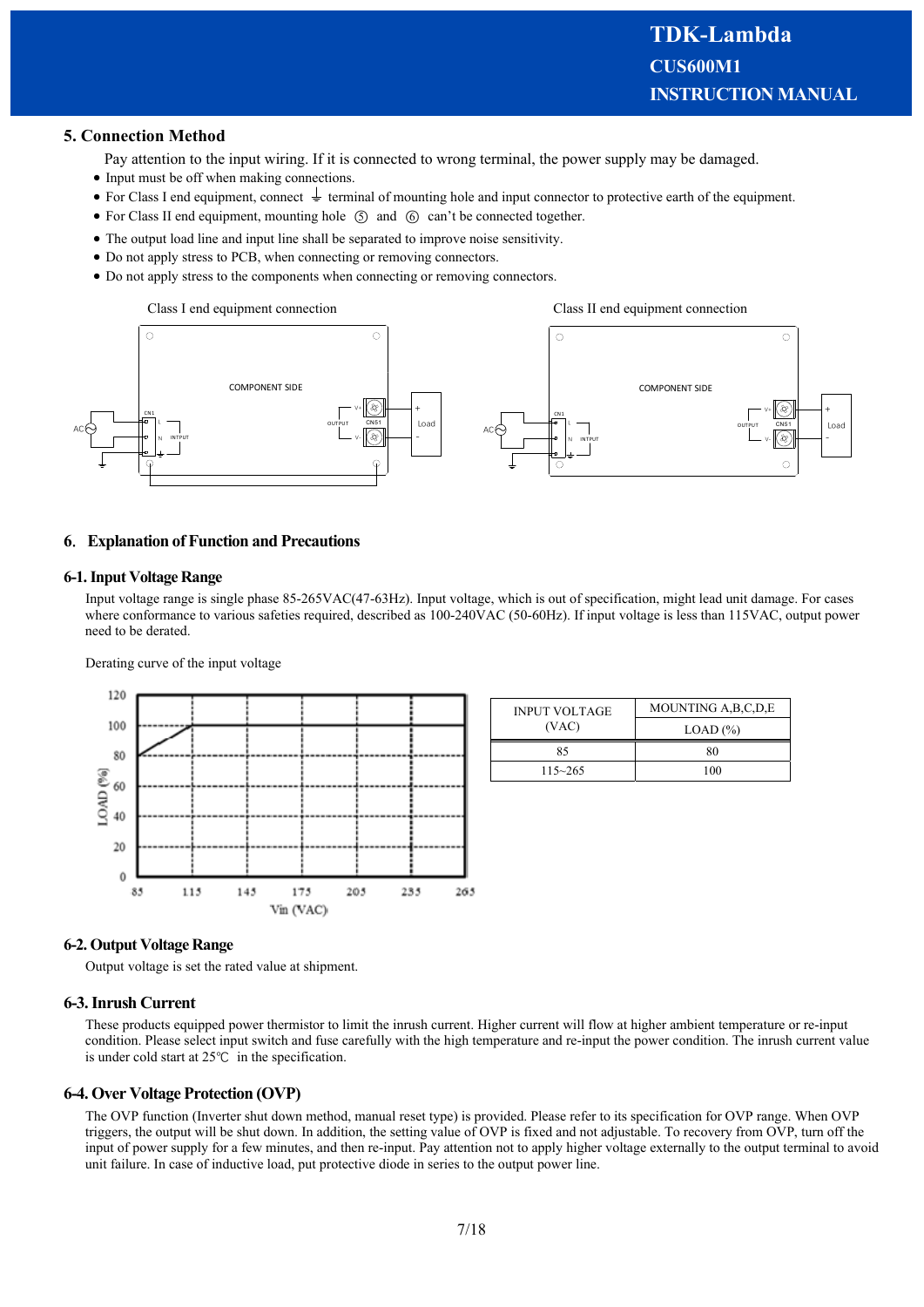#### **6-5. Over Temperature Protection (OTP)**

Over temperature shut down function is provided.

When ambient or internal temperature rises abnormally, over temperature protection function operates and output will be shut down. After shut down, remove the input and cool it down to reset over temperature protection, and then re-input.

Over temperature protection function operates at out of the specification area.

This function may not activate or cannot avoid power supply damage depending on the situation.

#### **6-6. Over Current Protection (OCP)**

These products provide the Hiccup mode with automatic recovery. OCP function operates when the output current exceeds 105% of maximum DC output current at forced air cooling of specification. The outputs will be automatically recovered when the overload condition is canceled, however the outputs may be latched off when shorted condition happens. Never operate the unit under over current or shorted conditions, which may lead damage or insulation failure. OCP setting is fixed and not to be adjusted externally.

#### **6-7. Output Ripple & Noise**

The standard specification for maximum ripple value is measured according to measurement circuit specified as below. When load lines are longer, ripple will become larger. In this case, electrolytic capacitor, film capacitor, etc. might be necessary to use across the load terminal. The output ripple cannot be measured accurately if the probe ground lead of oscilloscope is too long.



#### **6-8. Series Operation**

For series operation, either method (A) or (B) is possible.



Note: In case of (A), please select a bypass diode (\*3) with maximum forward current rating more than output load current. And maximum reverse voltage must withstand each power supply output voltage.

Never use when one of the unit not operate, which may lead damage.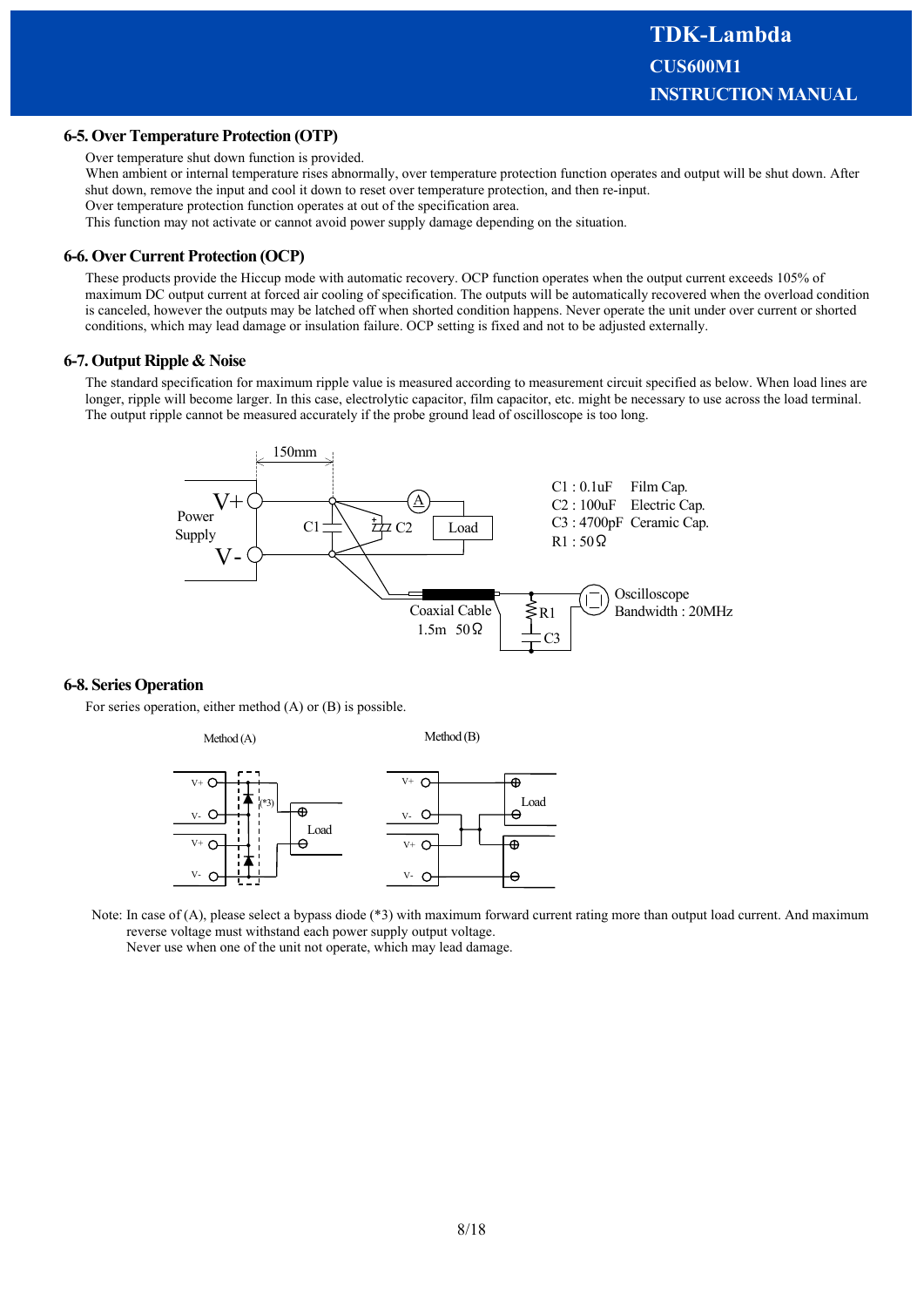#### **6-9. Parallel Operation**

For parallel operation, method (B) is possible (A) To increase the output current is not possible.



- (B) To use as Back-up Power Supply
	- 1. Adjust the output voltage of each power supply to be the same. 2. Set power supply output voltage higher by the forward voltage drop (Vf) of diode.

Use within the specification for output voltage and output power.



(\*4) Please select a reverse current prevention diode with maximum forward current rating more than output load current

#### **6-10. Isolation Test**

Isolation resistance between Output and  $\frac{1}{\epsilon}$  is more than 100MΩ at 500VDC. For safety operation, voltage setting of DC isolation tester must be done before the test. Ensure that the unit is fully discharged after the test.



#### **6-11. Withstand Voltage Test**

These products are designed to withstand 4.0kVAC between input and output, 2.0kVAC between input and  $\frac{1}{\epsilon}$  and 1.5kVAC between output and  $\perp$  for 1 minute. When testing withstand voltage, set current limit of the withstand voltage test equipment to 20mA. The applied voltage must be gradually increased from zero to the testing value and then gradually decreased for shut down. When timer is used, the power supply may be damaged by high impulse voltage at timer switch on and off. Connect input and output as follows.



Input – Output (Dashed line): 4kVAC, 1 minute (20mA) Input –  $\frac{1}{2}$ (Solid line) : 2kVAC,1 minute (20mA)



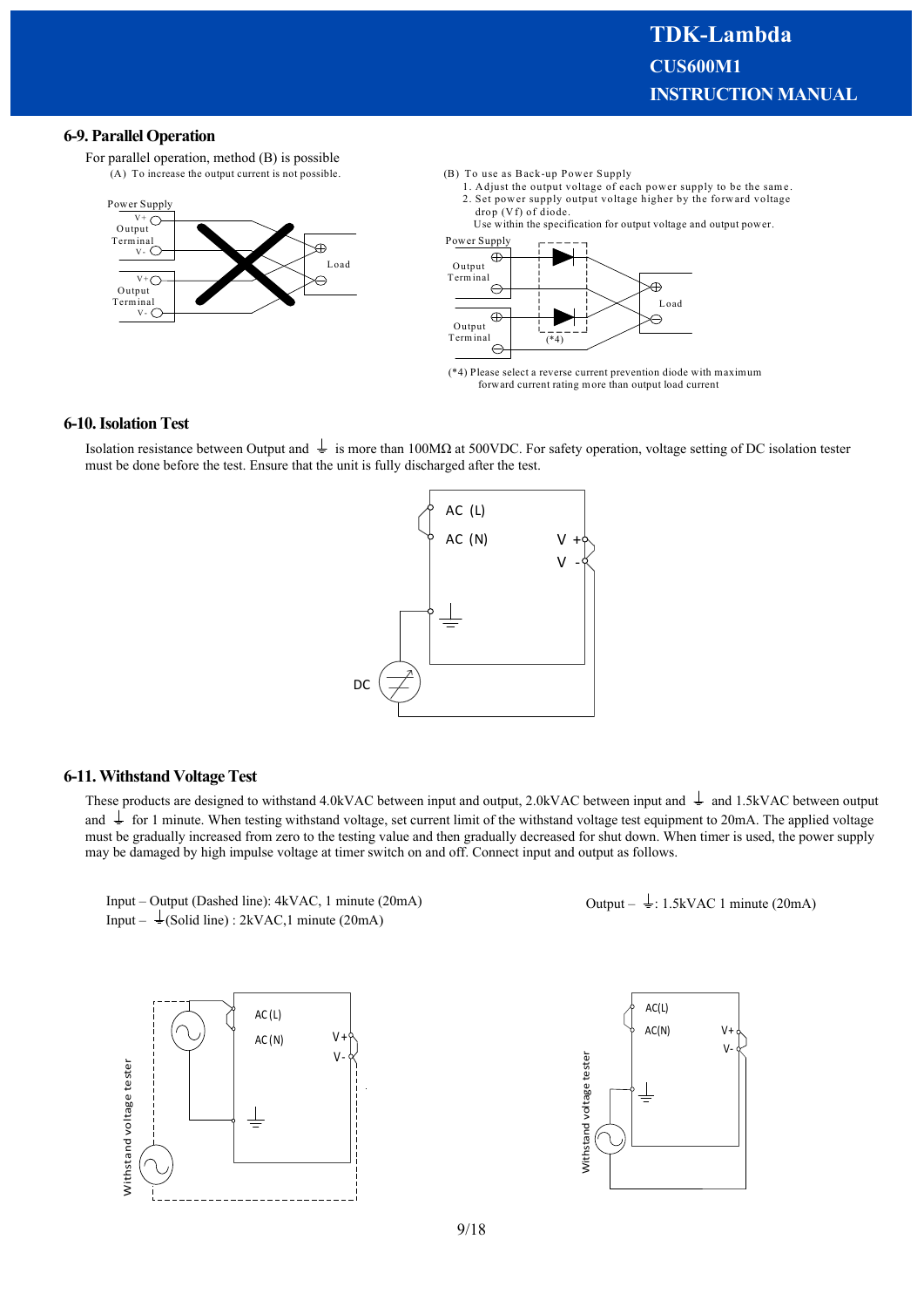Note : In case of using external noise filter, capacitance between "Input and  $\frac{1}{n}$ " might be increased. When testing withstand voltage between "Input and Output", there is a possibility exceeding withstand voltage between "Output and  $\frac{1}{n}$ " (1.5kVAC). Please check the voltage between "Output and  $\frac{1}{x}$ ". If the voltage exceeding withstand voltage, please add external capacitor to "Output and  $\frac{1}{x}$ ". It can decrease the voltage. On the other hand, no need to check the voltage in case of "Output and  $\frac{1}{x}$ " is shorted.



#### **7. Mounting Directions**

#### **7-1. Output Derating according to the Mounting Direction**

Recommended standard mounting direction is (A). Mounting direction (B)-(E) are also possible. Refer to the output derating below. Load (%) of derating curve indicates output power.

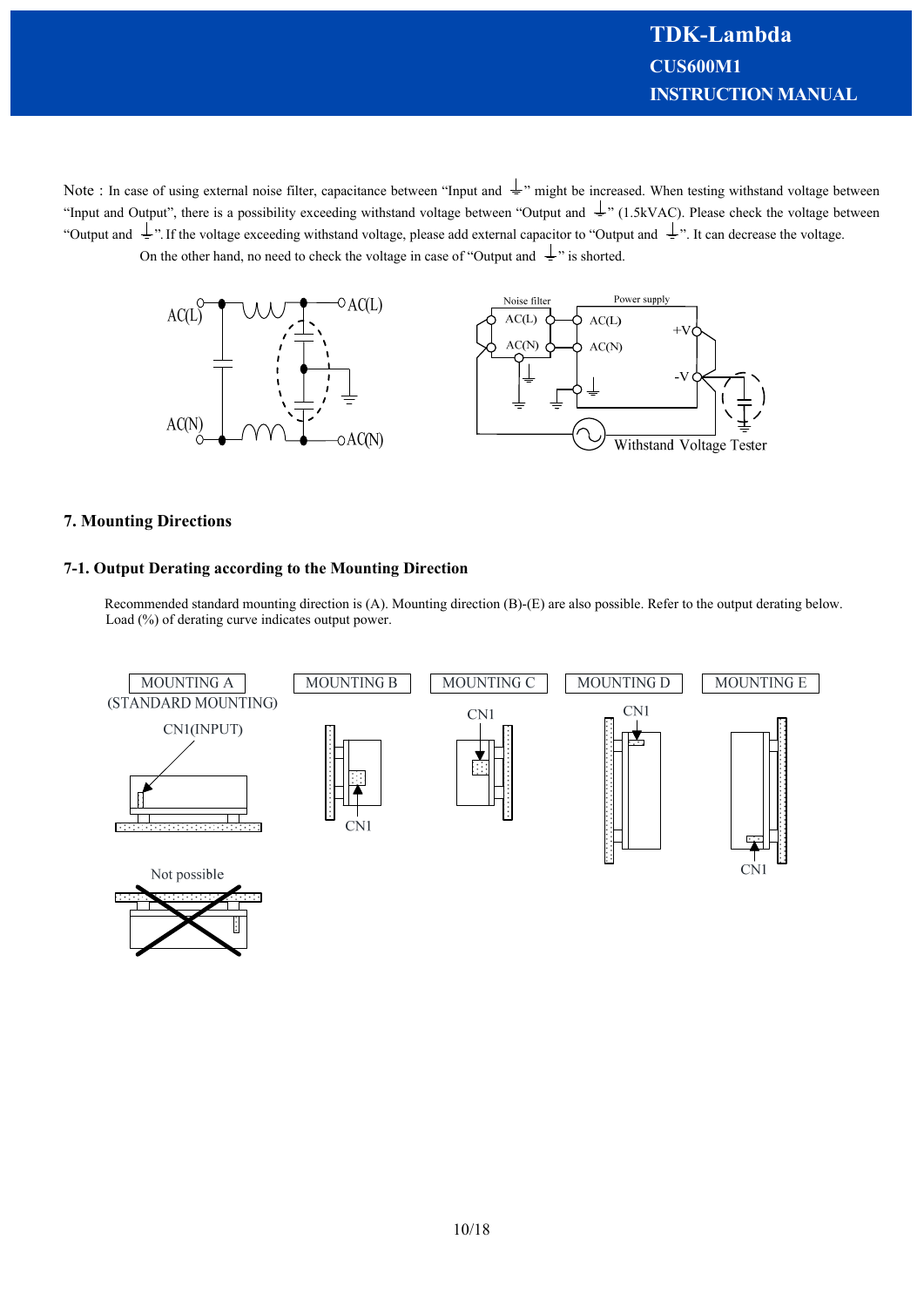# **7-2. Output Derating**

Make sure that the specified temperature range is maintained.

#### **Convection cooling @ universal input**

CONDITION: Output derating versus input voltage should be considered. Please refer to the output derating versus input voltage curve 6-1 for detail.

| MODEL: CUS600M1-19/24/28/32/36/48 |            |                        |            |  |  |
|-----------------------------------|------------|------------------------|------------|--|--|
|                                   | Mounting A | Mounting $B \subset E$ | Mounting D |  |  |
| Ta $(^{\circ}C)$                  | $LOAD$ $%$ | $LOAD$ $%$             | $LOAD$ $%$ |  |  |
| $-20 - 35$                        | 100        | 100                    | 90         |  |  |
| 40                                | 100        | 93.3                   | 81.4       |  |  |
| 50                                | 83.3       | 80                     | 64.3       |  |  |
| 60                                | 66.7       | 60                     | 47.1       |  |  |
| 70                                | 50         | 40                     | 30         |  |  |



#### MODEL: CUS600M1-12

|                  | Mounting A | Mounting $B C$ | Mounting D | Mounting E |
|------------------|------------|----------------|------------|------------|
| Ta $(^{\circ}C)$ | LOAD (%)   | LOAD (%)       | LOAD (%)   | LOAD (%)   |
| $-20 - 35$       | 100        | 100            | 90         | 90         |
| 40               | 100        | 93.3           | 81.4       | 82.9       |
| 50               | 83.3       | 80             | 64.3       | 68.6       |
| 60               | 66.7       | 60             | 47.1       | 54.3       |
| 70               | 50         | 40             | 30         | 40         |

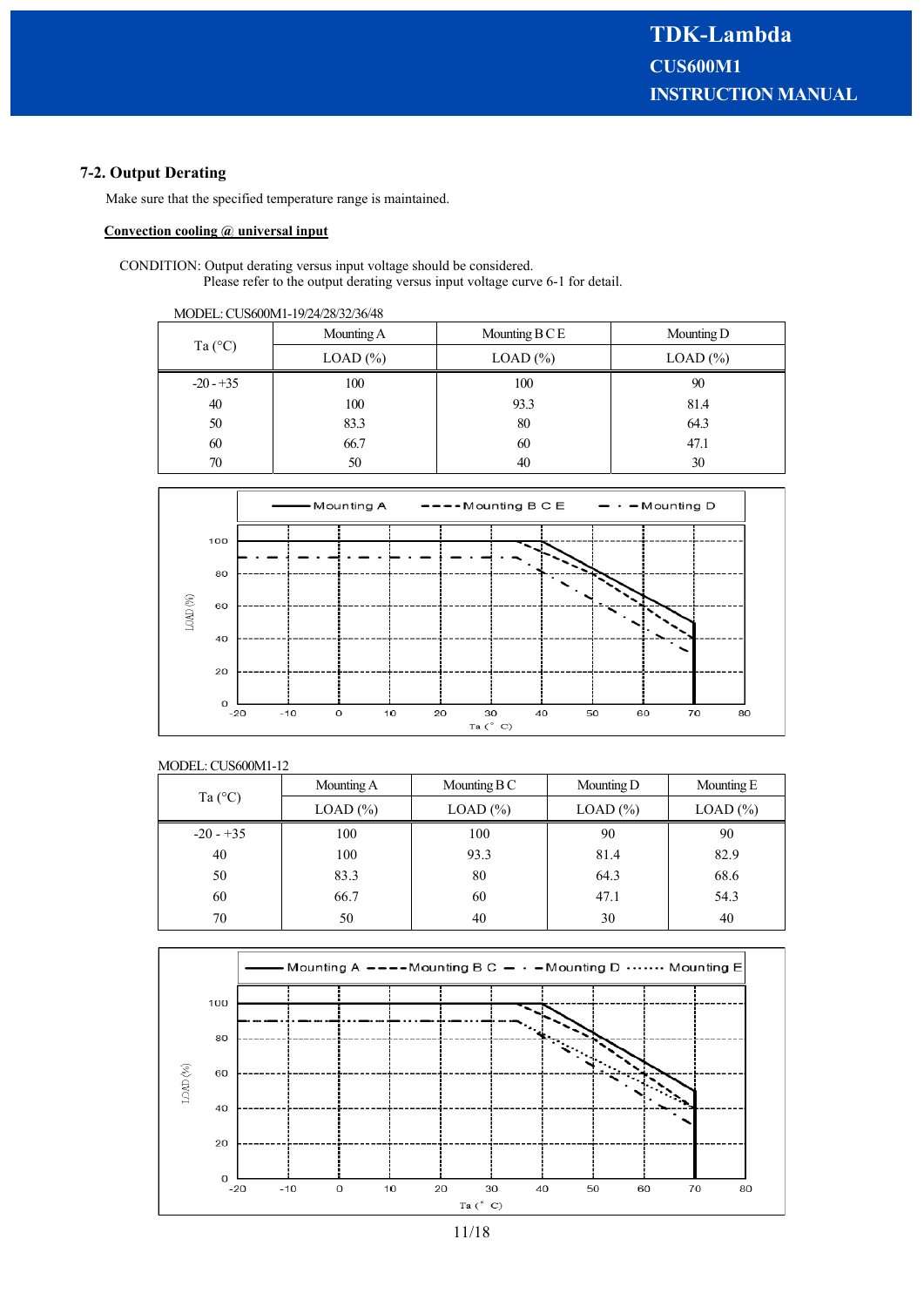#### **Convection cooling @ high input ( 176VAC ~265VAC )**

## **CONDITION:** Strictly for 176 - 265VAC Input Voltage Range only.

#### MODEL:CUS600M1-19/24/28/32/36/48

|                  | Mounting A B D | Mounting C | Mounting E |  |
|------------------|----------------|------------|------------|--|
| Ta $(^{\circ}C)$ | $LOAD$ $%$     | $LOAD$ $%$ | $LOAD$ $%$ |  |
| $-20 - +30$      | 100            | 100        | 100        |  |
| 40               | 100            | 100        | 82.5       |  |
| 45               | 90             | 100        | 73.8       |  |
| 50               | 80             | 90         | 65         |  |
| 60               | 60             | 70         | 47.5       |  |
| 70               | 40             | 50         | 30         |  |



#### MODEL: CUS600M1-12

|                  | Mounting A B D | Mounting C | Mounting E   |
|------------------|----------------|------------|--------------|
| Ta $(^{\circ}C)$ | $LOAD$ $%$     | LOAD (%)   | LOAD $(\% )$ |
| $-20 - +30$      | 100            | 100        | 100          |
| 40               | 100            | 100        | 82.5         |
| 50               | 80             | 83.3       | 65           |
| 60               | 60             | 66.7       | 47.5         |
| 70               | 40             | 50         | 30           |

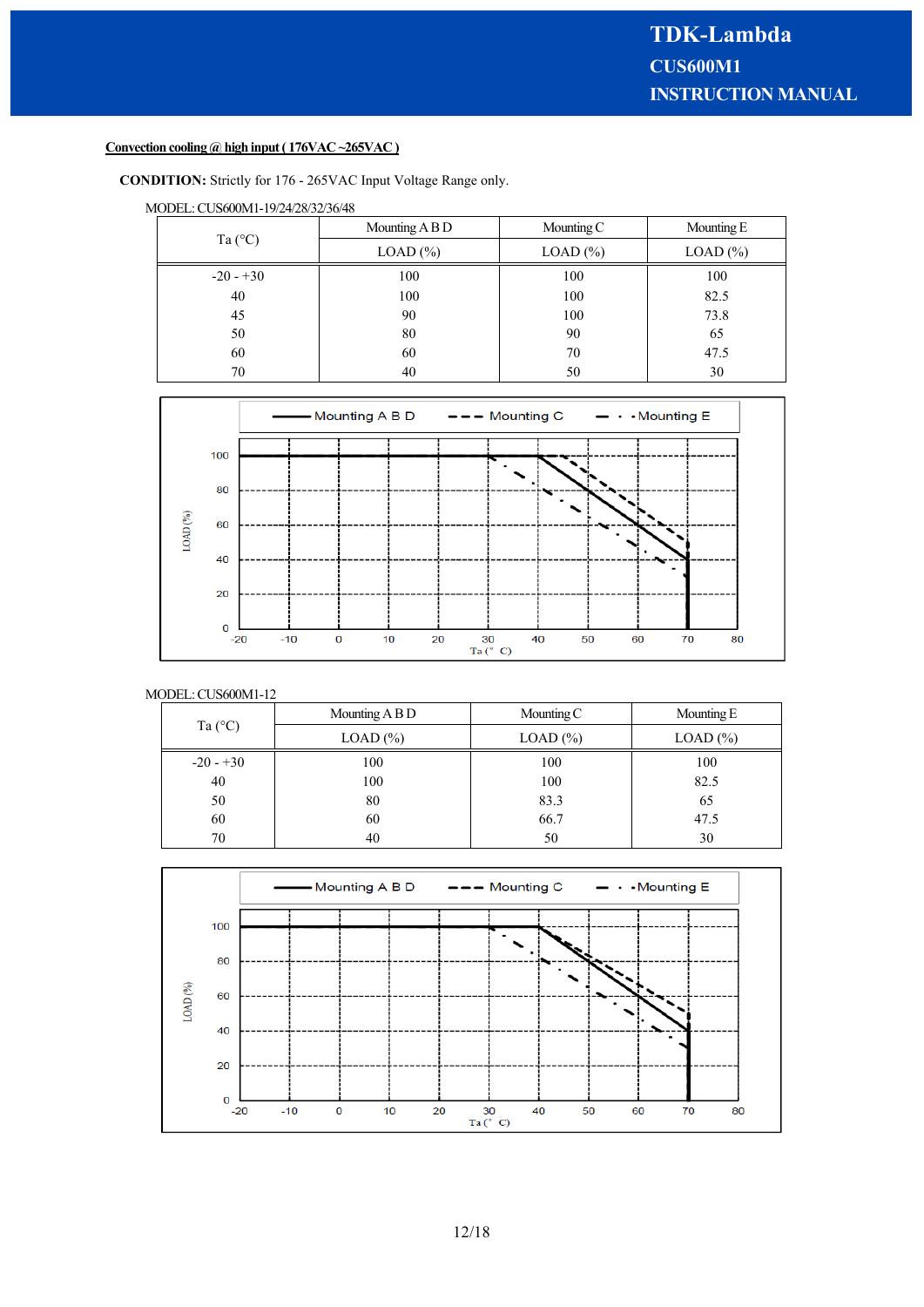#### **FORCED AIR COOLING @ UNIVERSAL INPUT (85-265Vac)**

CONDITION: Forced air cooling with air velocity more than 2.7m/s, measured at component side, The entire components must be cooled. Output derating versus input voltage should be considered.

Please refer to the output derating versus input voltage curve 6-1 for detail.

# **AIR FLOW DIRECTION**

:



#### MODEL: CUS600M1-19/24/28/32/36/48

| Direction A D    |            | Direction B | Direction $C$ |  |
|------------------|------------|-------------|---------------|--|
| Ta $(^{\circ}C)$ | $LOAD$ (%) | $LOAD$ (%)  | $LOAD$ (%)    |  |
| $-20 - 35$       | 100        | 100         | 100           |  |
| 40               | 94.3       | 94.3        | 100           |  |
| 50               | 82.8       | 86.2        | 100           |  |
| 55               | 77.1       | 82.1        | 100           |  |
| 60               | 71.4       | 78          | 90            |  |
| 70               | 60         | 70          | 70            |  |

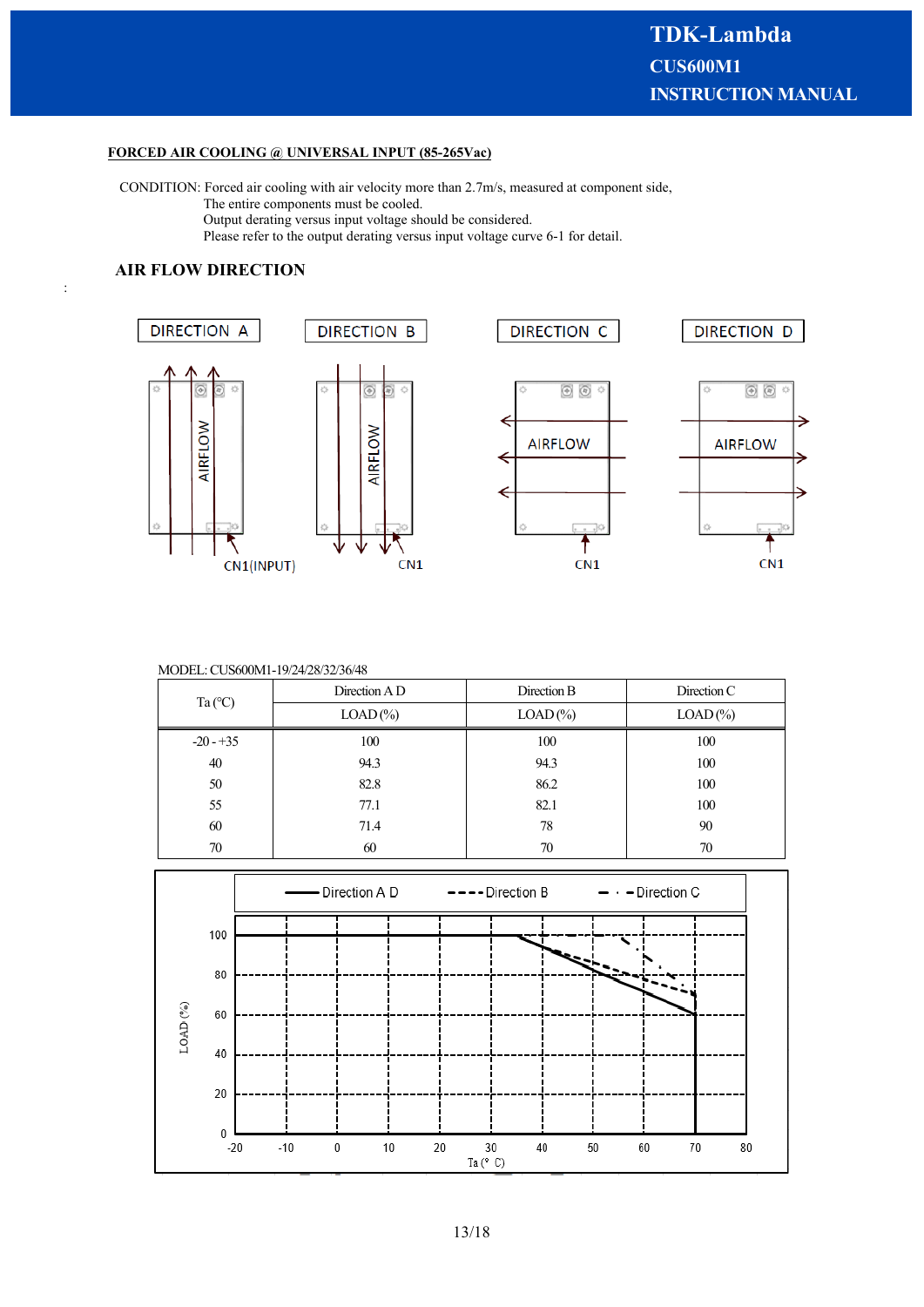| <u>IVIODEE, COBOODIVII-IZ</u> |             |             |             |             |
|-------------------------------|-------------|-------------|-------------|-------------|
| Ta $(^{\circ}C)$              | Direction A | Direction B | Direction C | Direction D |
|                               | $LOAD$ (%)  | $LOAD$ (%)  | $LOAD$ (%)  | $LOAD$ (%)  |
| $-20 - 25$                    | 100         | 100         | 100         | 100         |
| 35                            | 93.3        | 100         | 100         | 100         |
| 40                            | 90          | 94.3        | 100         | 100         |
| 45                            | 85          | 90.2        | 100         | 100         |
| 50                            | 80          | 86.2        | 100         | 94          |
| 55                            | 75          | 82.1        | 100         | 88          |
| 60                            | 70          | 78          | 90          | 82          |
| 70                            | 60          | 70          | 70          | 70          |



#### **Peak output power @ Convection cooling**

MODEL: CUS600M1-12

Peak output power is acceptable in any condition if the components listed in the following table must not exceed the temperatures given. To determine the component temperatures the heating tests must be conducted in accordance with the requirements of the standard in question. Consideration should also be given to the requirements of other safety standards. Test requirements include: PSU to be fitted in its end-use equipment and operated under the most adverse conditions permitted in the end-use equipment handbook/specification and which will result in the highest temperatures in the PSU. To determine the most adverse conditions consideration should be given to the end use equipment maximum operating ambient, the PSU loading and input voltage, ventilation, end use equipment orientation, the position of doors & covers etc. Temperatures should be monitored using type K fine wire thermocouples (secured with cyanoacrylate adhesive or similar) placed on the hottest part of the component (out of any direct airflow) and the equipment should be run until all temperatures have stabilized.

#### **Below is typical application:**

Peak output power up to 10 seconds at convection cooling is allowed. For peak output power using, the RMS power should not be higher than the Maximum Output Power @ Convection cooling (load derating versus Input voltage, Operating temperature and Mounting position should be considered).

RMS power is calculated using the following formula:

RMS power = ((peakpower^2 x T1 + reducedpower^2 x T2)/(T1 + T2))^1/2

Where  $T1 = peak power time on in seconds.$ T2 = reduced power time on in seconds.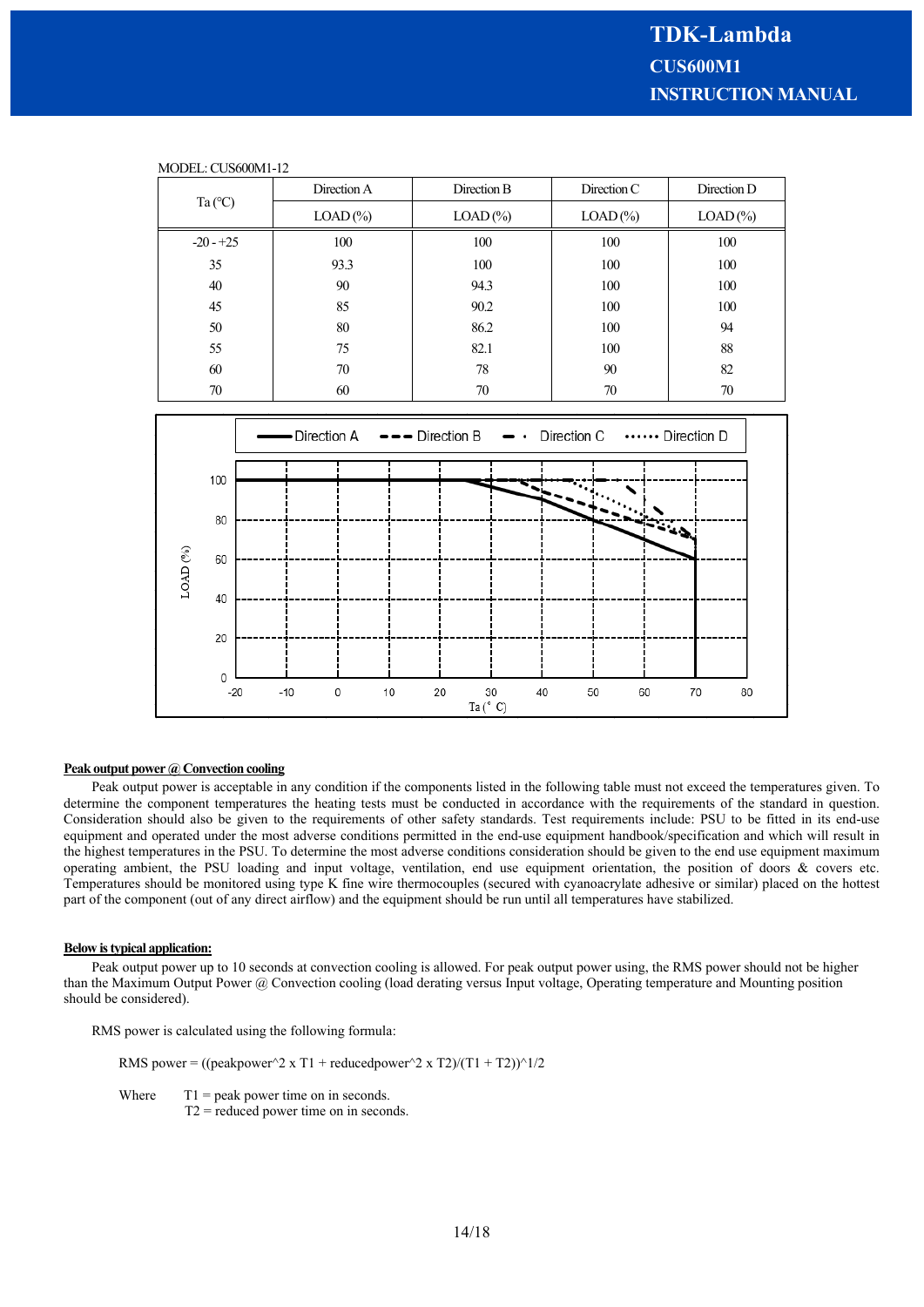| Circuit Ref.                        | Description                        | Max. Temperature $(°C)$ |
|-------------------------------------|------------------------------------|-------------------------|
| CN <sub>1</sub>                     | Input Connector                    | 105                     |
| C1                                  | X Capacitor                        | 110                     |
| L2                                  | Common Mode Choke Winding          | 120                     |
| C5, C52                             | Y Capacitor                        | 125                     |
| BD1                                 | <b>Bridge Diode</b>                | 130                     |
| L4                                  | <b>Boost Choke Winding</b>         | 130                     |
| C <sub>6</sub>                      | <b>Boost Capacitor</b>             | $90$ (*5)               |
| Q1                                  | <b>Boost FET</b>                   | 125                     |
| T1                                  | Main Transformer Winding           | 130                     |
| T <sub>2</sub>                      | <b>Standby Transformer Winding</b> | 130                     |
| PC101, PC103                        | Opto-Coupler                       | 110                     |
| C51A,C51B,C51C,<br>C51D,(C51E),C51F | Electrolytic Capacitors            | $100$ (*5)              |

Note : (\*5) Please also evaluate electrolytic capacitors life before using

#### **7-3. Mounting Method**

Insert the spacer (Max $\phi$ 7mm) of height more than 8mm to lift the unit. And use all mounting holes for the unit installation. The vibration spec is specified under this mounting condition. Keep enough space in the power supply surroundings and the upper area of components for convection cooling.

(1) Mounting Holes size:  $4$  holes  $\phi$  3.5mm.



Allowable area touched by metal pieces are 9mm from each PCB conrners.



15/18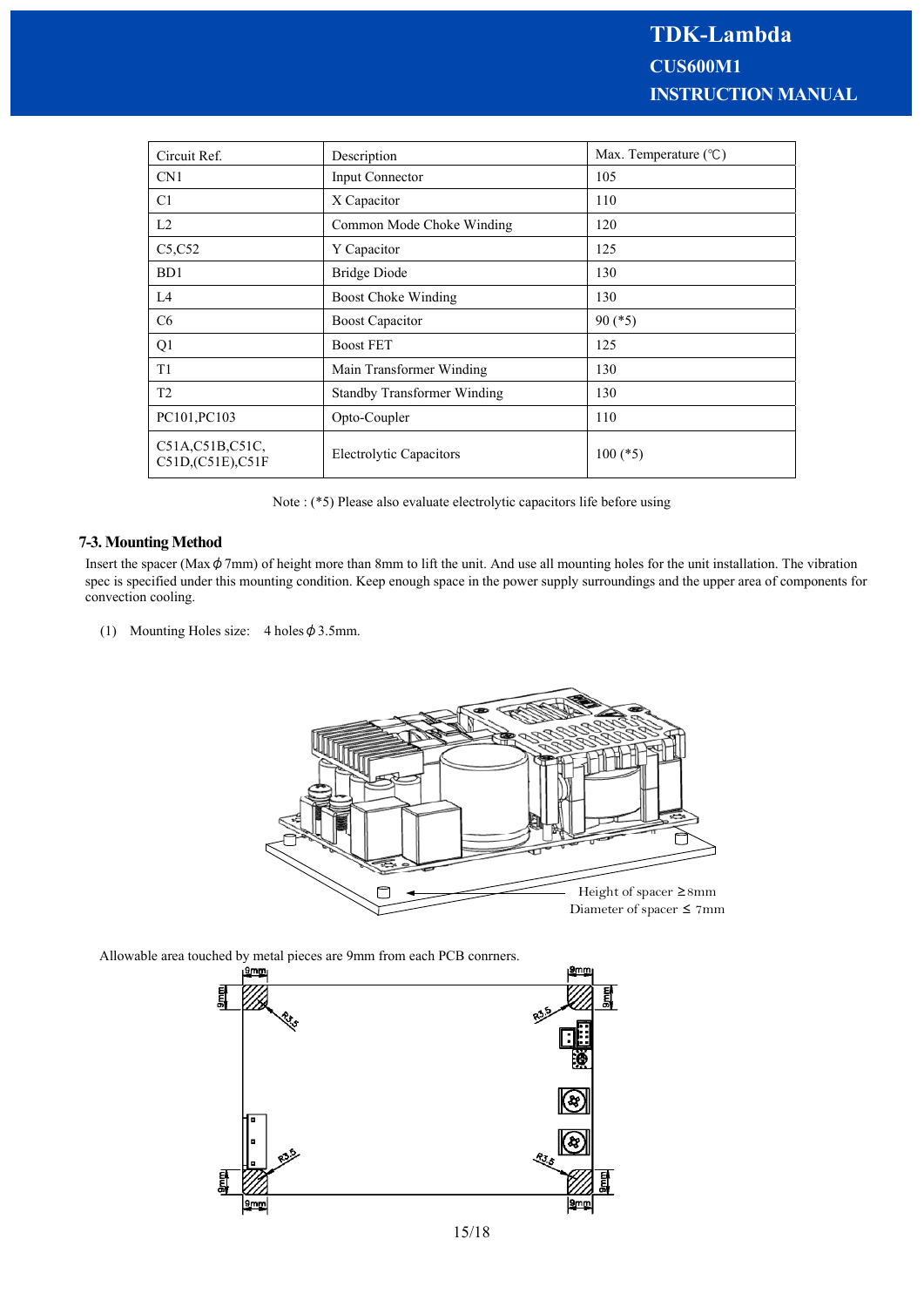(2) Conditions to meet Isolation and Withstanding Voltage standard.

Keep 5mm space from the surfaces and sides of PCB. Especially, 8mm space is necessary from the solder surface. If the space is not enough, the specification of isolation or withstanding voltage will not be satisfied.



(3) For Class I end equipment,  $\pm$  (Functional Earth) should be connected to the earth terminal of the equipment. Also the mounting hole are should be connected to the Chassis by metal spacer. If not, the conducted noise, radiation noise and output noise may increase. Please refer to below setup.



(4) For Class II end equipment,  $\pm$  (Functional Earth) can't be connected, All mounting holes are should be connected to the Chassis by insulated spacer. This power supply is also suitable for Class II application, however please countermeasure EMC performance before using.

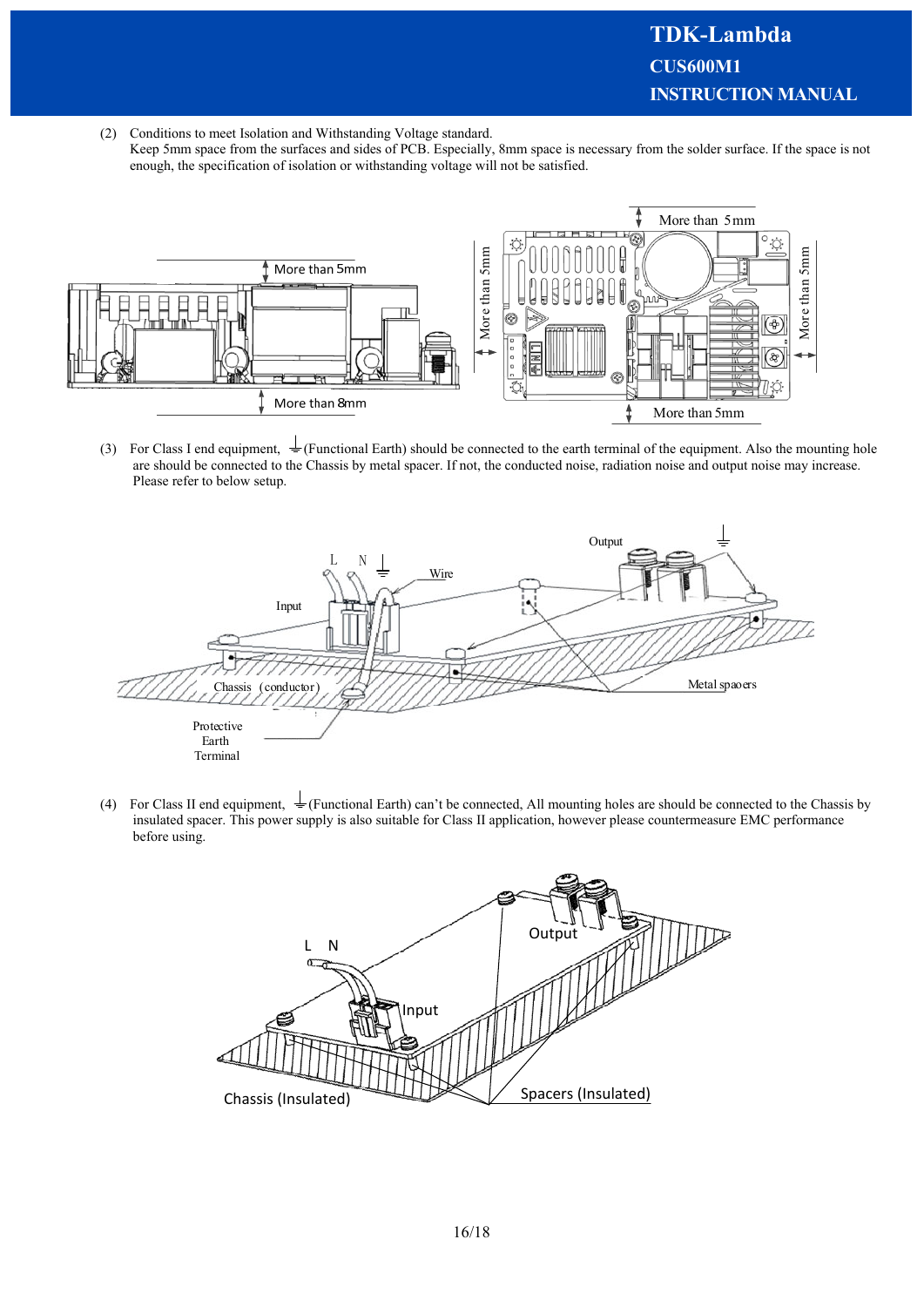## **8. Wiring Method**

- (1) The output load line and input line shall be separated each other and twisted individually to improve noise.
- (2) Use all lines as thick and short as possible to made lower impedance.
- (3) Noise can be reduced by attaching a capacitor to the load terminals.
- (4) For safety and EMI considerations, connect  $\perp$  with the terminal of protective earth of equipment firmly.
- (5) Select the wire materials to the JST connector as follows.
	- Input wire :  $AWG#18 \sim AWG#16$

#### **9. The life expectancy**

The life of the power supply depends on the life of the built-in aluminum electrolytic capacitor. The life is described in reliability data. The life of the aluminum electrolytic capacitor varies depending on the method of mounting the power supply, the load current, and the ambient temperature. Please refer to "Electrolytic Capacitor Lifetime".

Please do not use the product which passed over the life expectancy. There is a risk of unexpected output shutdown and specifications may not be satisfied.

Please contact us for maintenance or exchange the product which passed over the life expectancy.

#### **10. External Fuse Rating**

Refer to the following fuse rating when selecting the external fuses that are to be used on input line. Surge current flows when line turns on. Have to use slow-blow or time-lag type fuse, not fast-blow fuse. Fuse rating is considered by in-rush current value at line turn-on. Do not select the fuse according to input current (RMS.) values under the actual load condition.

CUS600M1 series: 10A

#### **11. Before concluding that the unit is at fault**

- (1) Check if the rated input voltage is connected.
- (2) Check if the wiring of input and output is correct.
- (3) Check if the wire thickness is enough.
- (4) Check if the output current and output wattage dose not over specification.
- (5) Audible noise can be heard when input voltage waveform is not sinusoidal wave.
- (6) Audible noise can be heard during Dynamic-Load operation.
- (7) Ensure that a large capacitor is not connected across the output terminals. Please use within maximum capacitance shown below.

| Model                           | $\text{LiSS}$ 600Ml-12 | CUS600M1-19 | CUS600M1-24 | CUS600M1-28 | CUS600M1-32 | CUS600M1-36 | CUS600M1-48 |
|---------------------------------|------------------------|-------------|-------------|-------------|-------------|-------------|-------------|
| Maxımum external<br>capacitance | 10000uF                | 10000uF     | 8000uF      | 5000uF      | 4000uF      | 4000uF      | 3000uF      |

#### **12.Warranty Period**

The warranty period applies for below conditions.  $Ta \leq 40^{\circ}C$ 

Output current  $\leq 80\%$ 

Mounting direction:(A)

Cooling: convection cooling

For damages occurring at normal operation within this warranty period, repair is free of charge. For other mounting directions inquire to TDK-Lambda.

Following cases are not covered by warranty

- (1) Improper usage like dropping products, applying shock and defects from operation exceeding specification of the unit.
- (2) Defects resulting from natural disaster (fire, flood etc.)
- (3) Unauthorized modifications or repair.
- (4) Condition of continuously dynamic load or AC power on/off